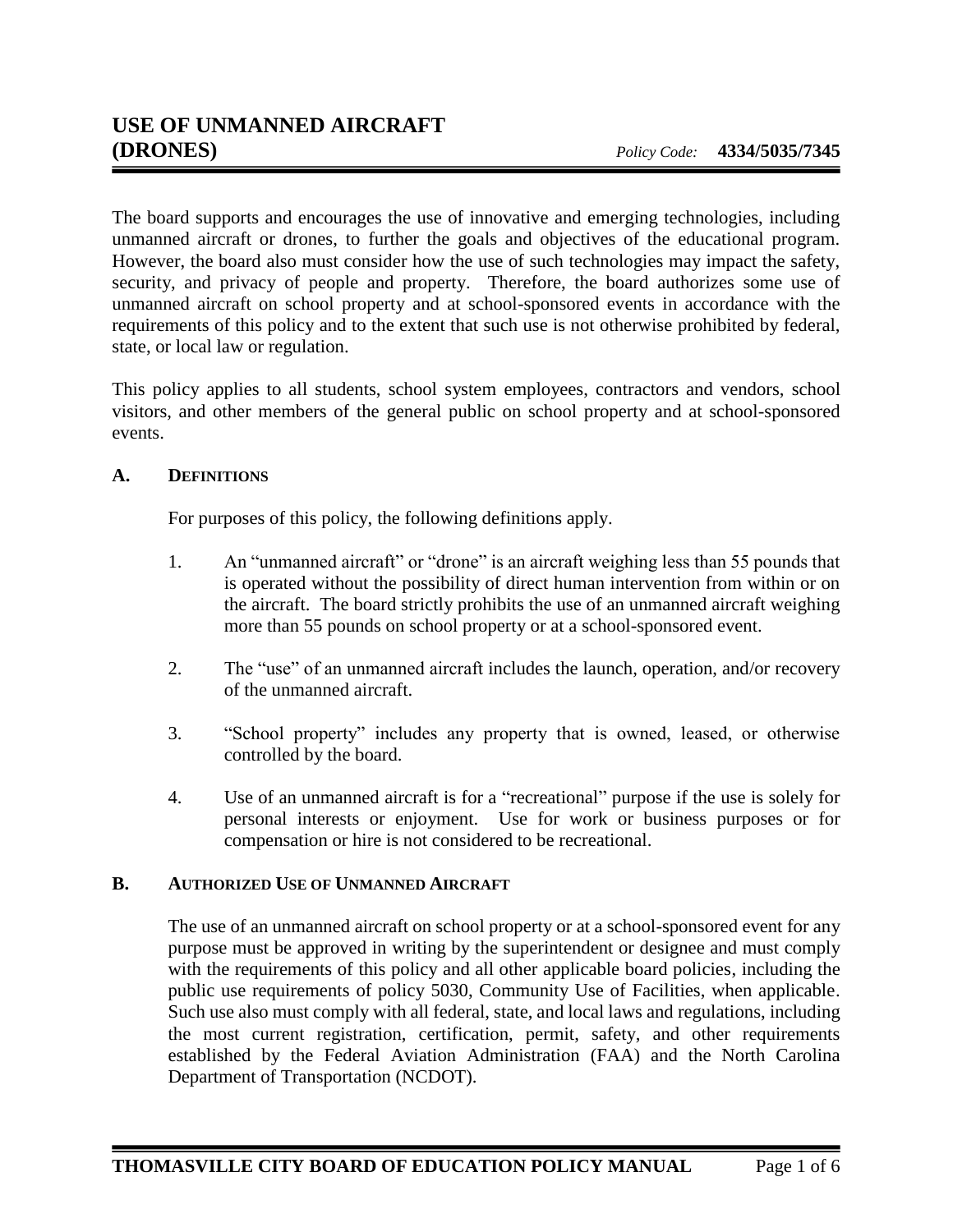The superintendent or designee may grant approval for use on a case-by-case basis with any additional requirements or restrictions deemed appropriate, including, for example, to protect the safety, security, and privacy of people and property. However, the superintendent or designee shall not approve the use of unmanned aircraft for recreational purposes on school property or at school-sponsored events during the school day or at any other time when groups of students or employees may be present outdoors.

Prior to obtaining approval from the superintendent or designee, the operator of any unmanned aircraft may be required to provide proof of insurance, including adequate liability coverage for any claims arising out of the use of an unmanned aircraft, and proof of the registration, certification, permit, and/or waiver required by the FAA and/or NCDOT to operate the unmanned aircraft for the intended purpose(s).

An unmanned aircraft used on school property or at a school-sponsored event must be operated either by or under the direct supervision of an FAA-certified drone pilot in accordance with subsection B.1, below, or by a recreational flyer in accordance with subsection B.2, below.

1. Use by or under the Direct Supervision of an FAA-Certified Drone Pilot

An FAA-certified drone pilot, or an individual under the direct supervision of an FAA-certified drone pilot, may operate an unmanned aircraft for any commercial, educational, recreational, or other school system-related purpose as approved by the superintendent or designee. To qualify as an FAA-certified drone pilot, an individual must obtain a Remote Pilot Certificate from the FAA and have the certificate easily accessible during all use.

An FAA-certified drone pilot and any individual under the direct supervision of an FAA-certified drone pilot must comply with all federal, state, and local laws and regulations, including all applicable requirements under 14 C.F.R. Part 107 ("Part 107"). In addition, if the use of an unmanned aircraft is not solely for hobby or recreational purposes, an FAA-certified drone pilot and any individual under the direct supervision of an FAA-certified drone pilot also must comply with the training and permit requirements of G.S. 63, art. 10, as applicable.

2. Use by a Recreational Flyer

A recreational flyer may operate an unmanned aircraft strictly for recreational purposes as approved by the superintendent or designee. A recreational flyer is not required to be an FAA-certified drone pilot or under the direct supervision of an FAA-certified drone pilot. However, a recreational flyer must comply with all federal, state, and local laws and regulations, including all applicable federal requirements under the *Exception for Limited Recreational Operations of Unmanned Aircraft* (49 U.S.C. 44809).

## **C. UNAUTHORIZED USE OF UNMANNED AIRCRAFT**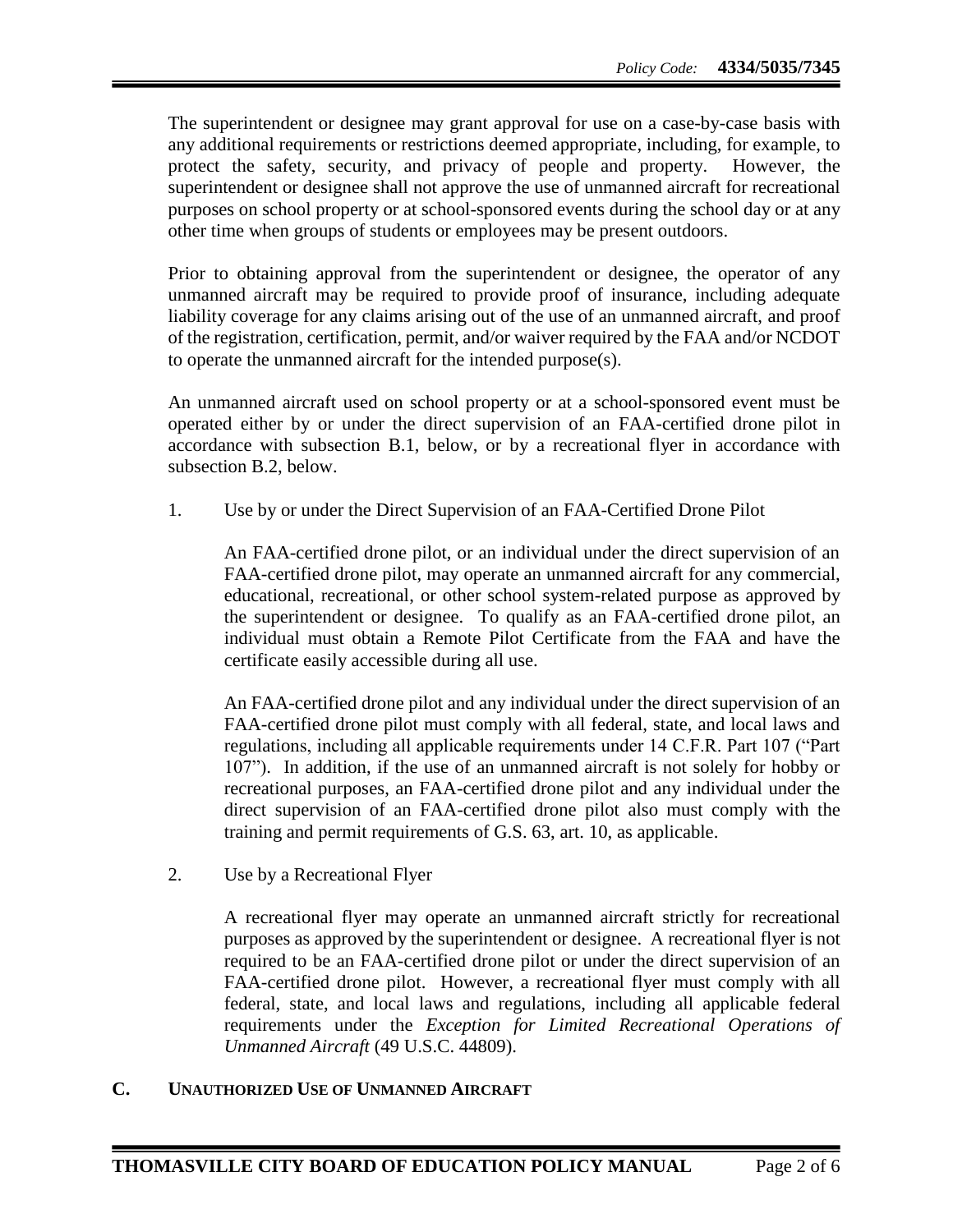School system employees shall reasonably attempt to monitor school property and schoolsponsored events for the unauthorized use of unmanned aircraft. Employees must report any known or suspected unauthorized use of an unmanned aircraft as soon as practicable to the principal or other school official responsible for supervising the school property or school-sponsored event. If the unauthorized use poses a threat to the safety, security, or privacy of people or property, the employee should attempt to intervene directly if it is possible to do so safely and effectively and ask the operator to discontinue the use. If the employee is unable to identify the individual operating the unmanned aircraft, or if the unmanned aircraft is grounded and unattended, the employee should immediately notify the principal or other school official responsible for supervising the school property or school-sponsored event.

A student or school system employee who uses an unmanned aircraft in violation of this policy will be subject to disciplinary action, up to and including suspension or expulsion for students and termination for employees. A contractor or vendor, school visitor, or other member of the general public who uses an unmanned aircraft in violation of this policy will be asked to discontinue the unauthorized use and/or asked to leave school property or the school-sponsored event in accordance with policy 5020, Visitors to the Schools.

School officials may also report the unauthorized use of an unmanned aircraft to local law enforcement and/or the FAA, as appropriate.

## **D. GUIDELINES FOR ALL USE OF UNMANNED AIRCRAFT**

1. FAA Safety Guidelines

A student, school system employee, contractor or vendor, school visitor, or other member of the general public who is authorized by the superintendent or designee to operate an unmanned aircraft on school property or at a school-sponsored event must comply with all applicable FAA safety guidelines, including, but not limited to, the following.

- a. The unmanned aircraft must be registered with the FAA and marked with the registration number.
- b. No later than September 16, 2023, the unmanned aircraft must be equipped with remote identification unless flying within an FAA-recognized identification area.
- c. The unmanned aircraft must have a maximum groundspeed of 100 mph or less.
- d. The operator must keep the unmanned aircraft within his or her visual line of sight at all times.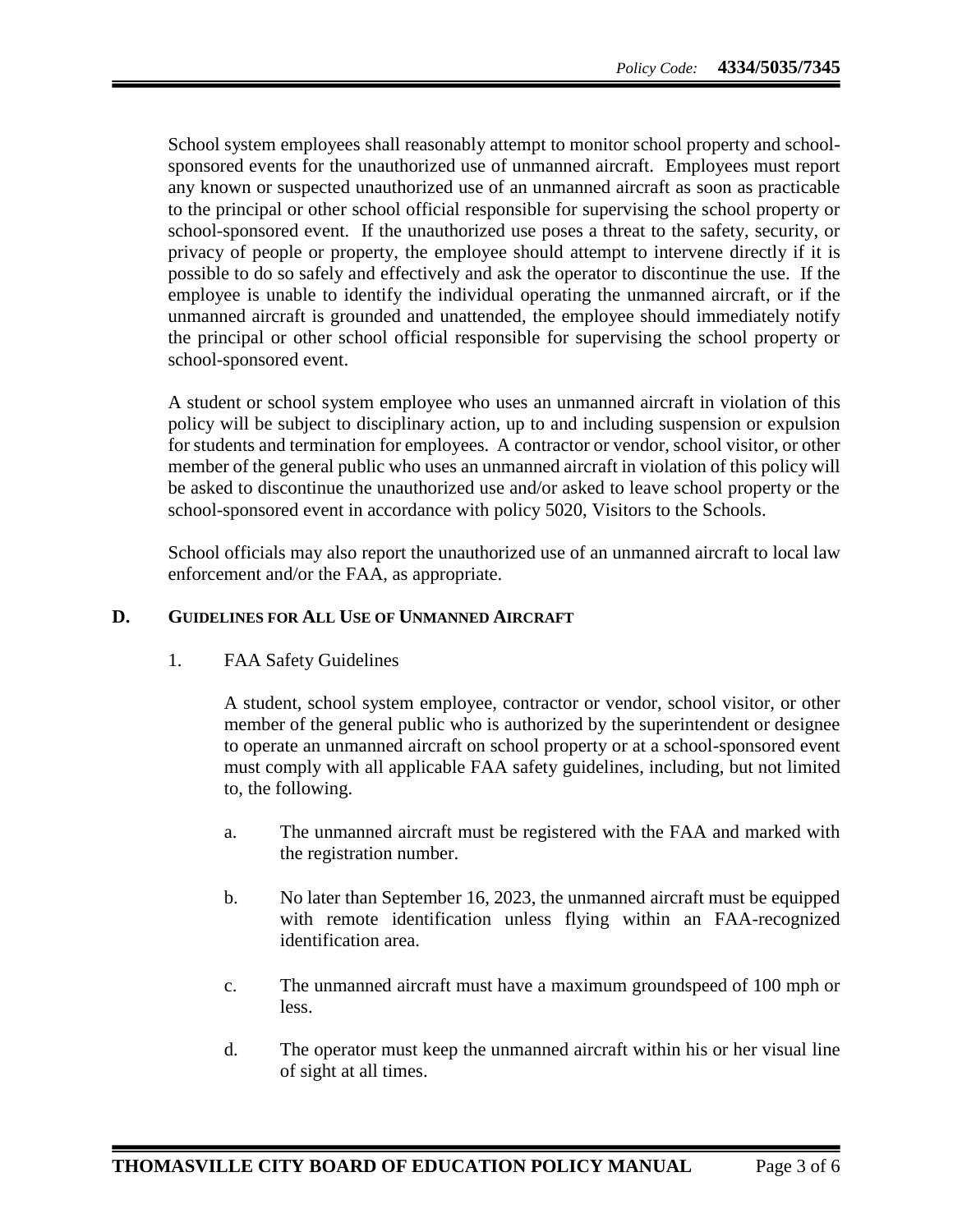- e. The operator must not fly the unmanned aircraft above 400 feet in uncontrolled airspace and must not fly the unmanned aircraft in controlled airspace (e.g., near airports) without FAA authorization. The operator must comply with all other FAA airspace restrictions (e.g., near military bases).
- f. The operator must not fly the unmanned aircraft near other aircraft and must always yield the right of way to all other aircraft, especially manned aircraft.
- g. The operator must not fly the unmanned aircraft near emergency response activities.
- h. The operator must not fly the unmanned aircraft under the influence of drugs or alcohol. In addition, the operator must not fly the unmanned aircraft if he or she knows or has reason to know of any other physical or mental condition that would interfere with the safe operation of the unmanned aircraft.
- i. The operator must not otherwise fly the unmanned aircraft in a careless or reckless manner.
- 2. Other Guidelines

A student, school system employee, contractor or vendor, school visitor, or other member of the general public who is authorized by the superintendent or designee to operate an unmanned aircraft on school property or at a school-sponsored event also must comply with the following guidelines established by the board.

- a. The operator of any unmanned aircraft on school property or at a schoolsponsored event must provide appropriate documentation of approval from the superintendent or designee immediately upon request by any school system employee.
- b. Students are prohibited from operating an unmanned aircraft on school property or at a school-sponsored event without appropriate faculty or other adult supervision whether or not such supervision is required under federal regulations.
- c. The superintendent or designee, as well as the principal or other school official responsible for supervising school property or a school-sponsored event, may require the operator of an unmanned aircraft to temporarily or permanently suspend further use of the unmanned aircraft on school property or at a school-sponsored event at any time for any reason.
- d. The use of an unmanned aircraft to photograph or to record audio and/or video of the following is prohibited without the express written approval of the superintendent: (a) students, employees, visitors, or other individuals,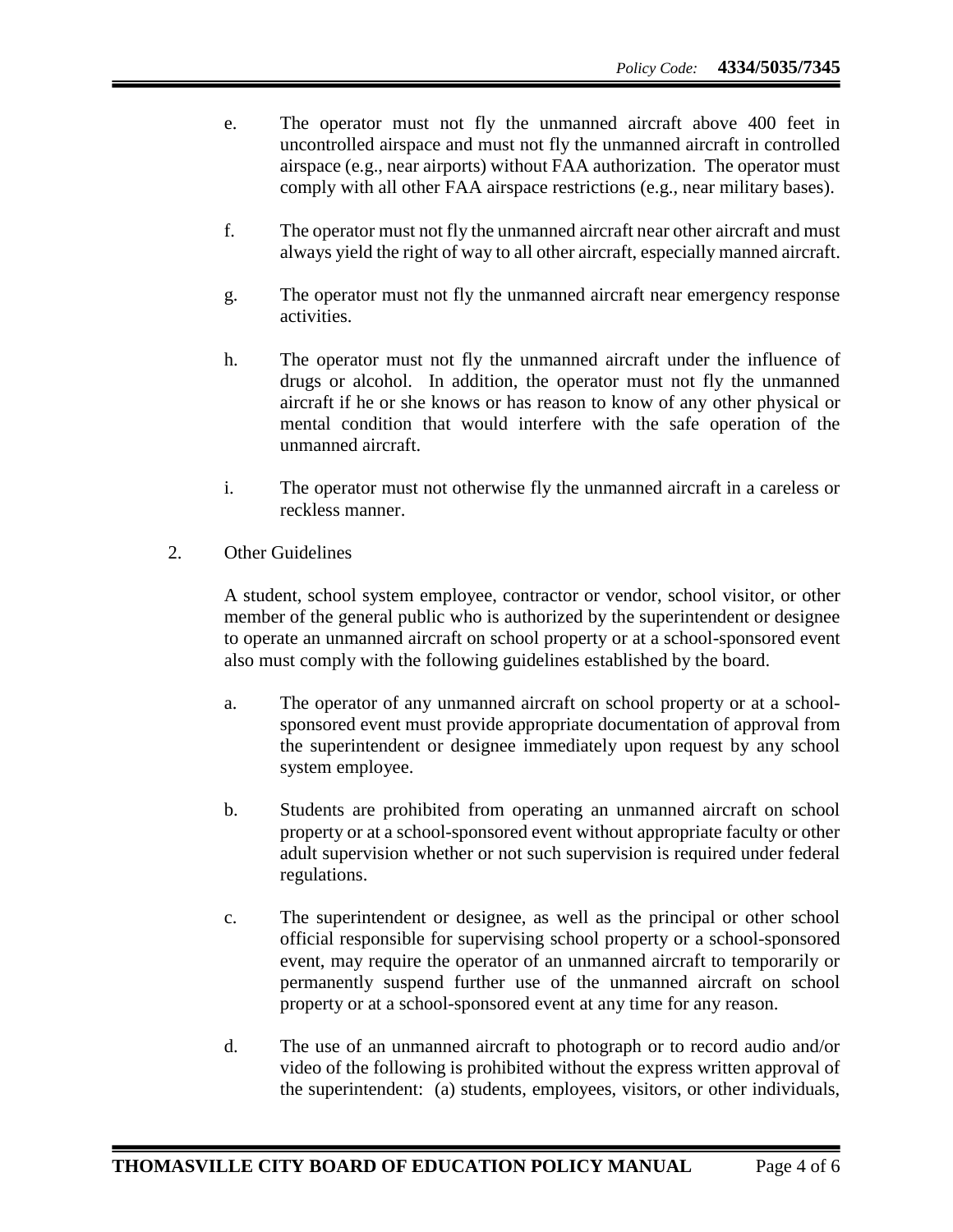(b) school- or school system-sponsored activities and other events, or (c) school buildings or other school system facilities. Any such photographs or other audio and/or video recordings obtained through the use of an unmanned aircraft may not be used for any marketing or other commercial purpose or otherwise distributed to a third party without the express written approval of the superintendent.

- e. Unmanned aircraft may not be flown over people or moving vehicles without the express written approval of the superintendent. As a precondition of receiving approval, the operator must provide the superintendent information sufficient to determine that the flight will be conducted in compliance with applicable FAA regulations.
- f. Any data or other information collected through the use of an unmanned aircraft may not be sold for profit.
- g. The use of an unmanned aircraft inside any enclosed school or other building on school property (including any school or other building under construction) or indoors at a school-sponsored event off school property is prohibited without the express written approval of the superintendent or designee.
- h. The use of unmanned aircraft within the physical confines of any stadium, field, arena, or other structure, including the playing area of the venue, during a North Carolina High School Athletic Association contest, including pre- and post-game activities, is prohibited.
- i. Any incident resulting in an injury to a person or damage to property caused by the use of an unmanned aircraft must be reported immediately or as soon as practicable thereafter to the principal or other school official responsible for supervising the school property or school-sponsored event where the incident occurred. This requirement applies whether or not the incident is also subject to the mandatory reporting requirements under federal regulations.
- j. Any unmanned aircraft owned by a school or the school system must be properly insured and must be scheduled (i.e., listed on the policy) and operated as required by the school system's liability coverage agreement.

The superintendent or designee may develop any additional administrative procedures or other regulations necessary to implement the requirements of this policy or to further protect the safety, security, and privacy of people and property.

Legal References: FAA Reauthorization Act of 2018, P.L. 115-254; 49 U.S.C. 44801 *et seq.*; 14 C.F.R. Part 89, Part 107; Federal Aviation Administration, Advisory Circular 91-57B (May 31, 2019), available at [https://www.faa.gov/documentLibrary/media/Advisory\\_Circular/AC\\_91-](https://www.faa.gov/documentLibrary/media/Advisory_Circular/AC_91-57B.pdf)